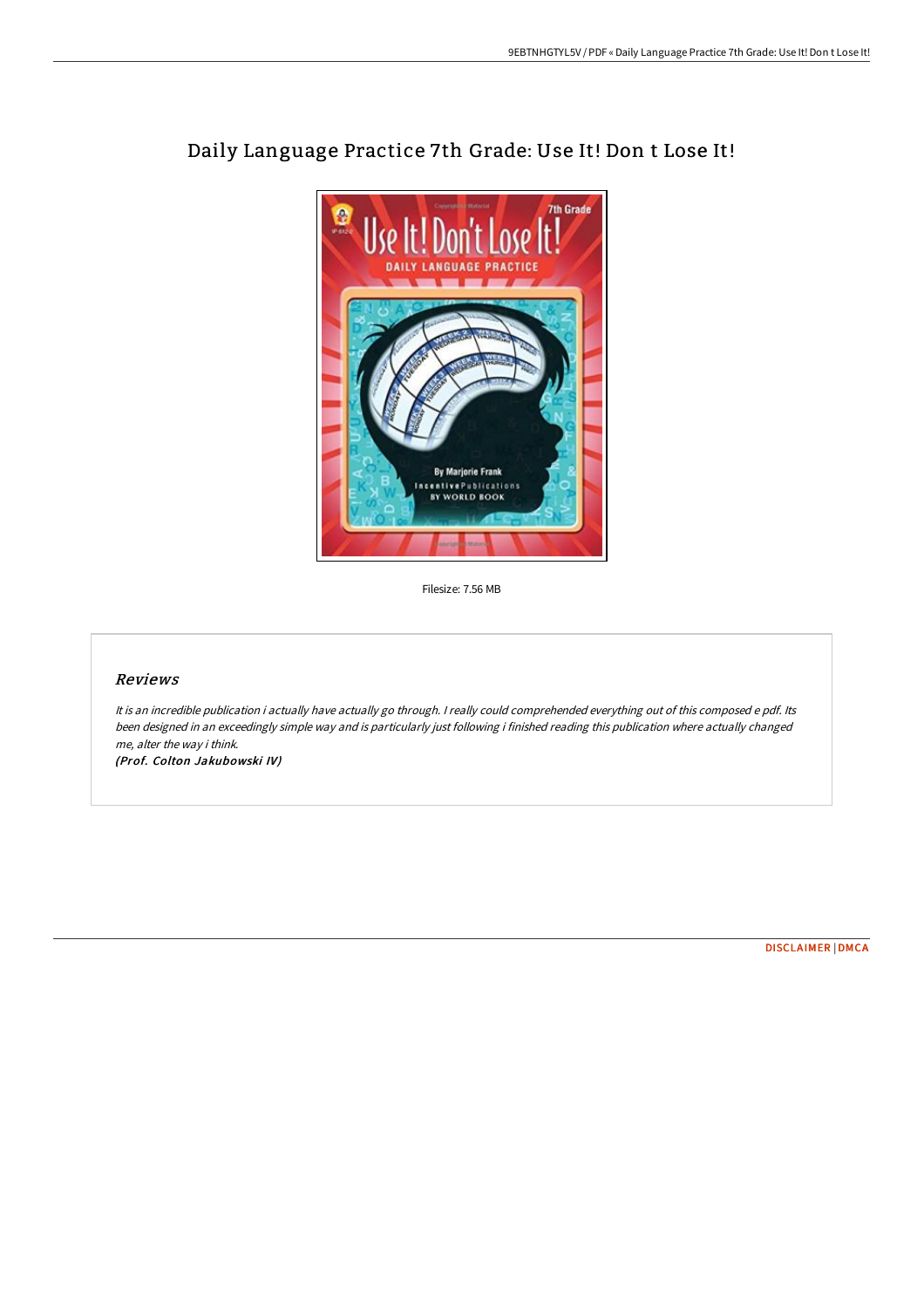## DAILY LANGUAGE PRACTICE 7TH GRADE: USE IT! DON T LOSE IT!



Incentive Publications, United States, 2013. Paperback. Book Condition: New. Kathleen Bullock (illustrator). 277 x 216 mm. Language: English . Brand New Book. This Daily Practice series helps your students use their skills, so they won t lose them. There are five problems a day, every day, for 36 weeks. The practice activities are set up in a spiraling scope and sequence so that students practice skills at regular intervals. Each week s problems are based on a grade-level appropriate topic so every time a skill shows up, it has a new context, requiring students to dig into their memories, recall what they know, and apply it to a new situation. Correlated to state and national standards, this six book series provides daily math and daily language practice for grades 6, 7, and 8.

 $\blacksquare$ Read Daily [Language](http://techno-pub.tech/daily-language-practice-7th-grade-use-it-don-t-l.html) Practice 7th Grade: Use It! Don t Lose It! Online  $_{\rm per}$ [Download](http://techno-pub.tech/daily-language-practice-7th-grade-use-it-don-t-l.html) PDF Daily Language Practice 7th Grade: Use It! Don t Lose It!